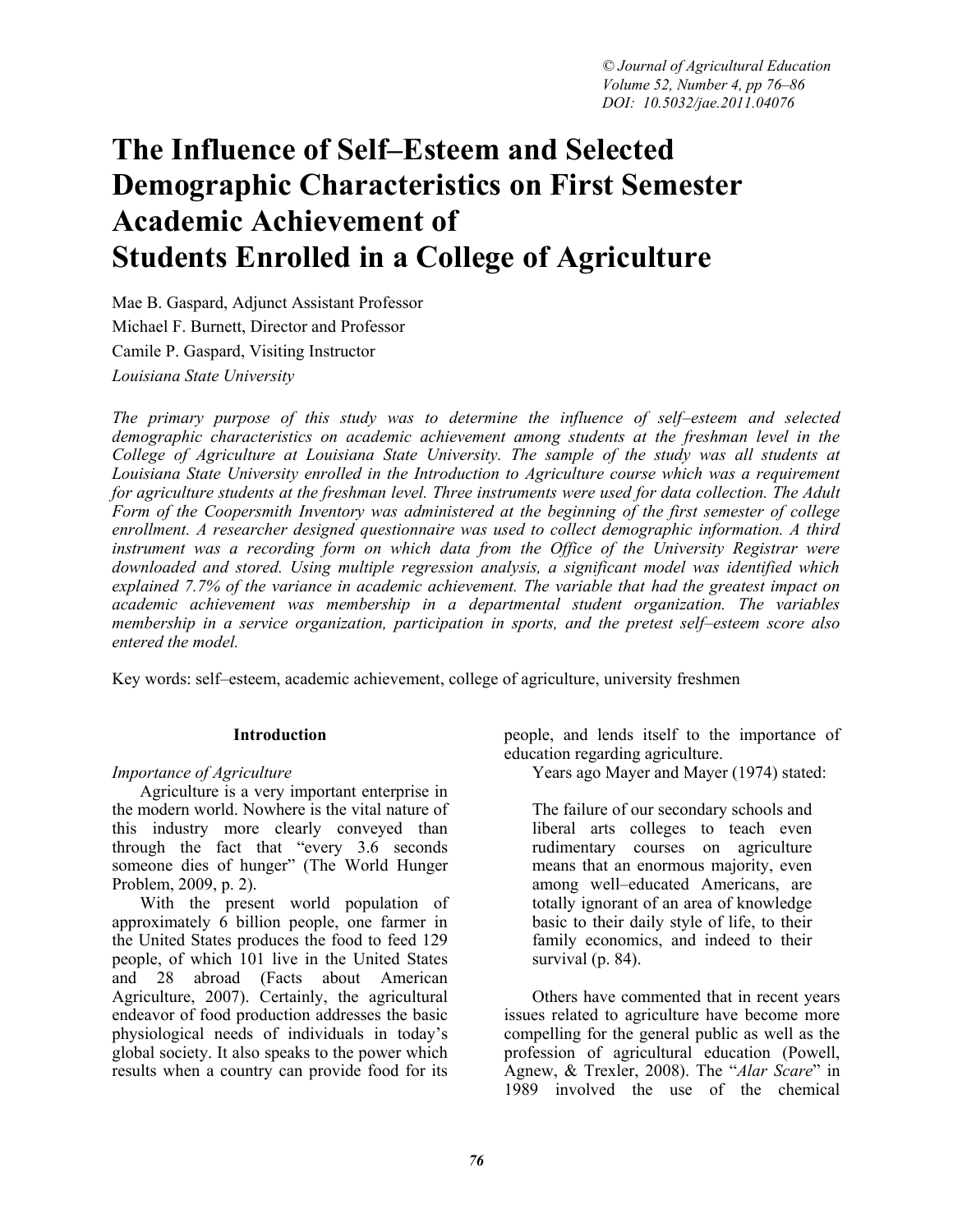daminozide (Alar) which keeps fruit firm and full–colored beyond its natural shelf–life (Egan, 1991). Health safety became an issue when it was reported that Alar caused cancer. Financial loss resulted within the apple industry which was brought on by panic resulting from the lack of education about agriculture (Egan, 1991). This serves as a good example of the importance of some knowledge of agriculture. An understanding of how the American system works to protect and support the agricultural industry would have gone a long way to preclude this incident.

In addition to the need for the education of people about agriculture, there is a need to educate young people to become leaders in agriculture. This nation's forefathers realized the importance of and independence that a strong agricultural system could provide. A substantial underpinning of this system was the establishment of land grant universities to promote the knowledge and research necessary to a sound, progressive agricultural industry (Mcdowell, 2003). Ball, Garton, & Dyer (2001) have commented that "change has been a defining characteristic of agriculture" (p. 54), and they considered education as a means to address the issue of the preparation of high caliber individuals ready to function in an agricultural industry which presently is rapidly changing. As colleges of agriculture contribute to the industry via research and development, it is also critical that their contribution includes an environment which provides for students the opportunity for the enhancement of academic performance.

## *Academic Achievement and Self–Esteem*

When writing about academic performance, one might discuss variables which influence academic success. Educators and researchers of the past have considered self–esteem of students to be one of those variables. Yet, academic psychologists have not always been in agreement regarding the benefits and functioning of self–esteem. Some (Brown & Marshall, 2006) believed this to be due in part to a "…lack of agreement regarding the construct itself" (p. 4). It is true there have been many definitions of the term self–esteem. To quote Fleming and Courtney (1984), "it is not possible to address all topical issues in self–esteem research, because the literature is too vast" (p.

404). It is beneficial, however, to reflect upon philosophers of old, along with earlier psychologists and sociologists who expressed their thoughts regarding the self. William James (1890) analyzed subjective experience and what he considered the significance of the self. James (1890) concluded that it was difficult to draw a line between what a man called "me" and what he called "mine" (p. 291). He (James, 1890) also concluded that human aspirations and values had an essential role in determining whether individuals regard themselves favorably.

Sociologist G. H. Mead (1934) contributed to the topic of self–esteem, elaborating on what James (1890) called the social self. Mead's concern as a sociologist dealt with the process by which an individual becomes a compatible and integrated member of his/her social group. According to Mead (1934), this process involved the internalization of the ideas and attitudes expressed by the key figures in the individual's life.

While the views of James and Mead<br>concerning self-esteem were formulated self–esteem were formulated relatively early in the emergence of psychology and sociology, others have expanded on their constructs. Coopersmith (1981) stated that self– esteem "refers to the evaluation which an individual makes and customarily maintains with regard to himself" (p. 4–5). This evaluation expresses an attitude of approval or disapproval, and indicates the extent to which the individual believes himself/herself to be "capable, significant, successful, and worthy" significant, successful, and (Coopersmith, 1981, p. 5). Coopersmith (1981) stated "in short, self–esteem is a personal judgment of worthiness that is expressed in the attitudes the individual holds toward himself" (p. 5).

Coopersmith (1981) suggested that at some time preceding middle childhood "the individual arrives at a general appraisal of his worth, which remains relatively stable and enduring over a period of several years" (p. 5). While this appraisal can presumably be affected by "specific incidents and environmental changes" (Coopersmith, 1981, p. 5), it may revert to its customary level as conditions return to their "normal" and typical course (Coopersmith, 1981, p. 5). Self–esteem may also vary across different areas of experience, as well as according to sex, age, and other role defining conditions (Coopersmith, 1981). For the purpose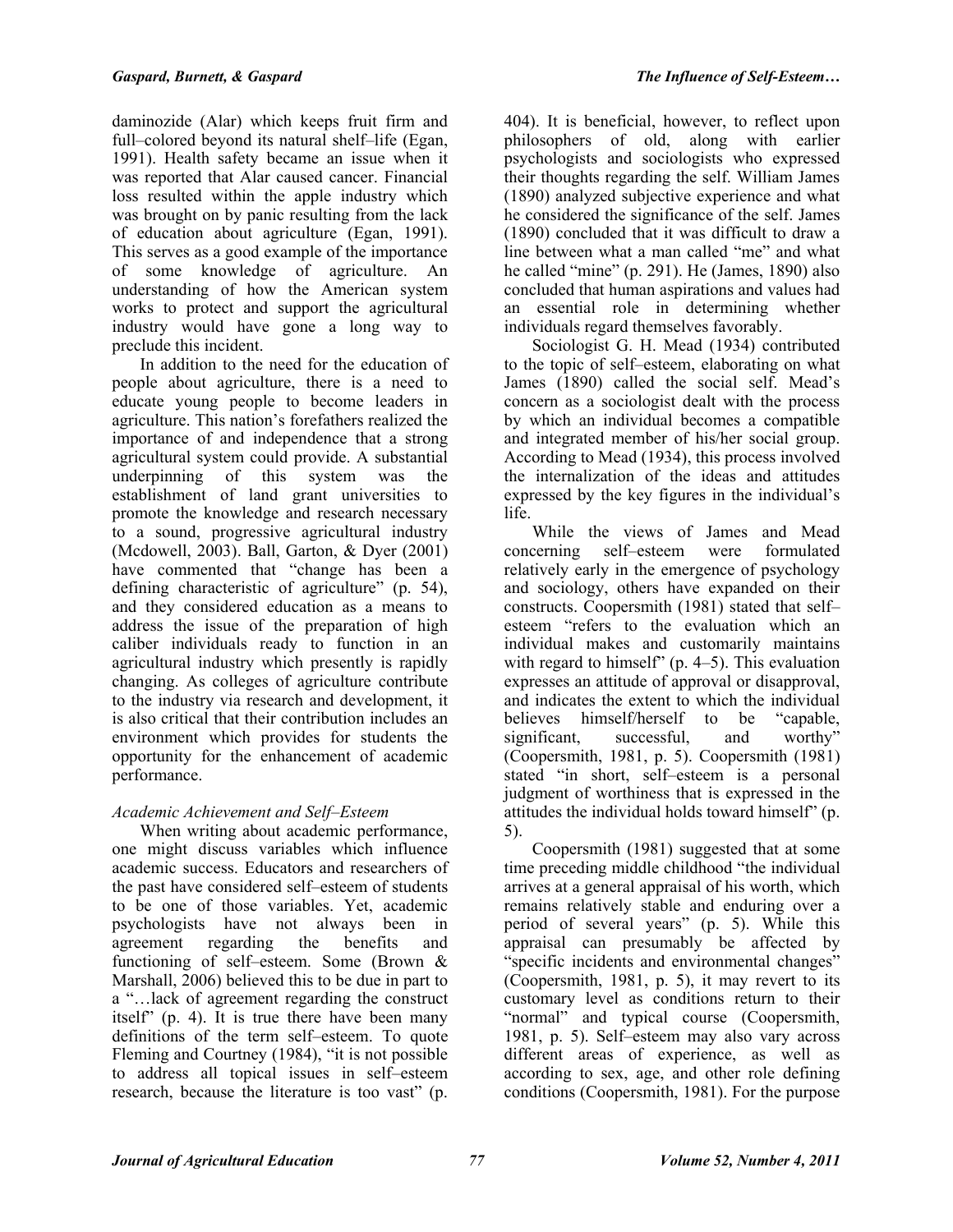of the present discussion, self–esteem will be defined according to that referenced by Coopersmith (1981) as "the evaluation which an individual makes and customarily maintains with regard to himself" (p. 4–5).

## *Development of Self–Esteem in the Individual*

Schore (1994) targeted the orbitofrontal region in the cerebral cortex of the brain to be uniquely involved in social and emotional behavior. He considered this area to underlie "the emergent psychological affect regulatory function which evolves in the critical period of primary socialization of infancy, the practicing period (10–12 to 16–18 months)" (Schore, 1994, p. 56–57). In consideration of the caregiving relationship, one can surmise that the child's first judgment of self is made at home where he/she is either nurtured by warm loving parents who consistently convey their unconditional acceptance of the child, or where he/she is rejected by cold, hostile, or disapproving parents (Coopersmith, 1981).

The interaction with parents expands as the child relates to others outside the family. The development of self–esteem continues as the child enters school. His/her opinion of self may be dependent upon the way in which the child interprets the teacher's reaction to his/her performance and the performance of his/her classmates (Crocker & Cheeseman, 1988).

 Hall (1924) deemed the adolescent period as one of "storm and stress" (p. xiii), a description he borrowed from Rousseau and other European writers. He characterized this period of development as one full of contradictions and wide mood swings. Authors have addressed student apathy (Raffini, 1986), overachievement (Shoss, 1992), and group affiliation (Brown & Lohr, 1987) during the adolescent years.

## *The College Years*

Fast forward to the college years—they are a time of excitement, transition, and adjustment. It is understood that at this point in history, there is increased necessity and for some more opportunity to attain the goal of completing a degree from a college or university. The university setting is now home to a more diverse group of young people. A segment of the students presently enrolled are those students who represent the first members of their families

to attend college or first–generation college students (Terenzini, Springer, Yaeger, Pascarella, & Nora, 1996). Broido (2004) characterized this generation of college students according to their racial and ethnic diversity. She (Broido, 2004) considered them to be "poised to be the generation most able to transform how they, and the larger world, think about and act on these issues" (p. 83) of diversity. Researchers have studied the adjustment to college, examining the internal and external contingencies of self–worth and their relationship to academic competencies (Crocker, 2002). They have also studied the collective self–esteem of college students (Crocker, Luhtanen, Blaine, & Broadnax, 1994), school belonging (Pittman & Richmond, 2007), and living arrangements such as Experimental Living Learning Residences (LLR) of college students (Pascarella & Terenzini, 1980).

Russell (1993) has called for a strong commitment to youth development in order to maintain strong programs of teaching and research in colleges of agriculture. He (Russell, 1993) has warned of the serious "brain drain" (p. 1) away from agriculture that he perceived to be underway at the time of his writing. He suggested colleges of agriculture should redirect their focus to the development of youth as a major human resource required for a viable agricultural industry in the years that were to follow (Russell, 1993). It becomes incumbent upon those involved in the education of agriculture students to discover ways of predicting academic success of students in order to meet the challenges presented.

## **Statement of the Problem**

The primary purpose of this study was to determine the influence of self–esteem and selected demographic characteristics on academic achievement among students at the freshman level in the College of Agriculture at Louisiana State University. More specifically, the study sought to determine the following for students at the freshman level in the College of Agriculture at Louisiana State University.

1. Describe students on the following demographic characteristics: (a) Race; (b) Gender; (c) Place of residence during the first semester of college; and (d) Whether or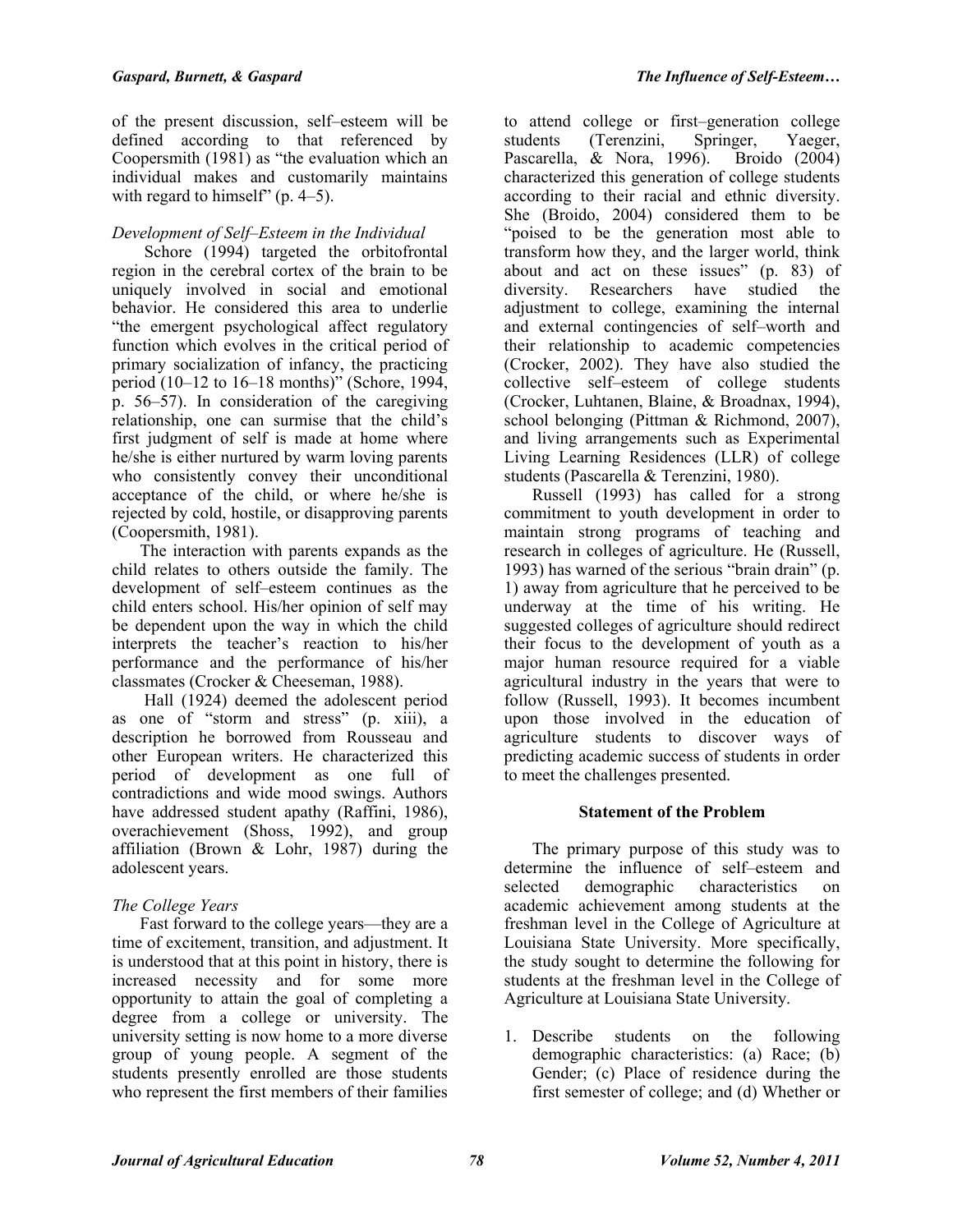not the student held membership in selected groups and organizations during the first semester of college.

- 2. Determine the self–esteem of the students at the pretest as measured by the Adult Form of the Coopersmith Inventory.
- 3. Describe the students on academic achievement as measured by first semester grade point averages.
- 4. Determine if a model exists explaining a significant portion of the variability in academic achievement, as measured by the first semester grade point average, from the following: (a) Self–esteem at the beginning of the semester; (b) Race; (c) Gender; (d) Place of residence during the first semester of college; and (e) Whether or not the student held membership in selected groups and organizations during the first semester of college.

### **Methodology**

The design of the study was correlational exploratory. The target population for the study was defined as all students at the freshman level at Louisiana State University. The students at the freshman level were defined by the researchers as those students in their first semester of college enrollment. The accessible population was defined by the researchers as all students at Louisiana State University enrolled in the Introduction to Agriculture course which was a requirement for agriculture students at the freshman level. The sample was defined as 100% of the accessible population in attendance at the class session during which data were collected.

A non–clinical consent form was completed by each student prior to the completion of the three instruments which were used for data collection. The first instrument was the Adult Form of the Coopersmith Inventory used for individuals over 15 years of age. This form consists of 25 items or statements to which the student responds "like me" or "unlike me" (Coopersmith, 1987, p. 7). The statements are related to one's attitude about self and are indicative of high self–esteem or low self– esteem. The measures of self–esteem have been based on a general theory of self–esteem and its relationship to academic performance (Mental Measurements Yearbook, 2007). Cronbach's

alpha reliabilities of this instrument for age groups 16–19 and 20–34 are  $\alpha$  = .80 and  $\alpha$  = .81 respectively (Coopersmith, 1987).

The second instrument was a researcher– designed questionnaire used to collect demographic information including gender, place of residence during the first semester of college, and group affiliation. The content validity of the demographic form was established through a review by a panel of experts.

The third instrument was a recording form on which data from the Office of the University Registrar were downloaded and stored. Specific demographic and academic variables were selected from the review of literature in accordance with the research objectives of the study. There was no individual identifying information included in the downloaded data in order to assure complete confidentiality of research subjects.

The researchers obtained permission from the Dean of the College of Agriculture at Louisiana State University to conduct the study using College of Agriculture students. The instructor for the Introduction to Agriculture course was contacted in advance of the administration of the instruments in order to determine the date at the beginning of the semester on which data would be collected. On the day of data collection during the fall semester of the 2008–2009 academic year students were assured of confidentiality. A total of 218 students were included in the data collection process.

#### **Findings**

The first objective of the study was to describe the students at the freshman level in the College of Agriculture at Louisiana State University on selected demographic characteristics. This information was collected at the time of the pretest measurement at the beginning of the course. The students were described on the following demographic characteristics: (a) Race; (b) Gender; (c) Place of residence during the first semester of college; and (d) Whether or not the student held membership in selected groups and organizations during the first semester of college.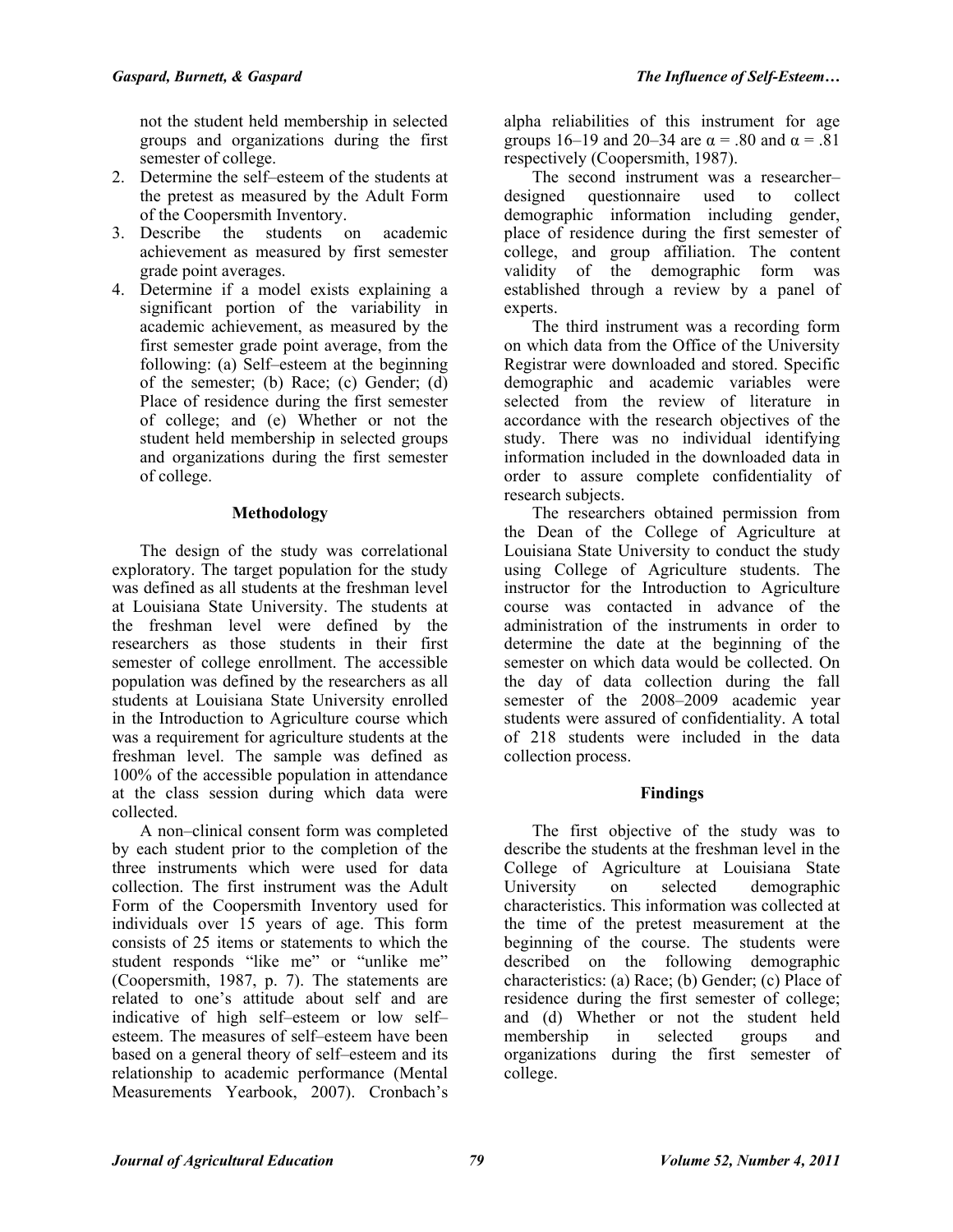Students were described on their race. Four (1.8%) of the students did not report information regarding their race. Seventeen (8.0%) of the students reported they were Black/Non– Hispanic, while 180 (84.1%) indicated they were White/Non–Hispanic. In addition, 14 (6.5%) of the students indicated they were Hispanic and 2 (0.9%) reported they were Asian. One respondent (0.5%) indicated "*Other"* as his/her race but did not specify the "*Other"* race.

Another variable on which participants were described was gender. Of the 218 students at the freshman level who were participants in the study, 46 (21.1%) were identified as male and 172 (78.9%) were identified as female.

Regarding the place of residence during the first semester of college enrollment, of the 188 respondents to the pretest demographic survey  $32.4\%$  ( $n = 61$ ) of the students indicated they lived on campus. Fifty–seven (30.3%) of the students reported they lived in the Agriculture Residential College Hall on the campus of Louisiana State Uiversity. Twenty (10.6%) of the students reported they lived off campus with their parents, while 50 (26.6%) indicated they

lived off campus in an apartment or similar living arrangement.

Another characteristic on which students were described was their membership in selected groups and organizations during the first semester of their freshman year of college. These data were collected as part of the questionnaire administered to the students at the pretest data collection point. A total of 188 students responded to these items at the pretest; however, percentages do not sum to 100 since respondents were asked to check all that applied to them from among the items available. The organization/group that was reported by the largest number of students  $(n = 62, 33.0\%)$  as one in which they were participating was *"Social Sorority/Fraternity"* (see Table 1). The organization/group that was reported by the second largest number of students at the pretest was "*Service Organization"* (*n* = 54, 28.7%). Additionally, 38 (20.2%) individuals reported<br>that they participated in an "Other" that they participated in an "*Other"* organization/group. organizations/groups reported by these students are included as a note to Table 1.

Table 1

*Participation in Organizations and Groups during the First Semester of College Enrollment Reported by Students in the College of Agriculture at Louisiana State University* 

|                                   | Beginning of Semester |               |  |  |  |
|-----------------------------------|-----------------------|---------------|--|--|--|
| Activity                          | $\boldsymbol{n}$      | $\frac{0}{0}$ |  |  |  |
| Social Sorority/Fraternity        | 62                    | 33.0          |  |  |  |
| Service Organization              | 54                    | 28.7          |  |  |  |
| Departmental Student Organization | 37                    | 19.7          |  |  |  |
| Religious Organization            | 34                    | 18.1          |  |  |  |
| <b>Sports</b>                     | 27                    | 14.4          |  |  |  |
| Professional Organization         | 26                    | 13.8          |  |  |  |
| Collegiate FFA/Collegiate 4-H     | 17                    | 9.0           |  |  |  |
| <b>Brock and Bridle Club</b>      | 16                    | 8.5           |  |  |  |
| <b>Academic Fraternity</b>        | 14                    | 7.4           |  |  |  |
| <b>Student Government</b>         | 11                    | 5.9           |  |  |  |
| <b>Band</b>                       | 3                     | 1.6           |  |  |  |
| Cheerleader                       | 2                     | 1.1           |  |  |  |
| University Publication            |                       | 0.5           |  |  |  |
| Other                             | 38 <sup>a</sup>       | 20.2          |  |  |  |

*Note*. Percentages do not sum to 100 because respondents were asked to mark all that apply. <sup>a</sup>Of the 38 survey participants responding "Other" at the pretest measurement, all respondents provided defining information including "*Pre–Vet Club"* (*n* = 12), "*Dairy Science Club"* (*n* = 9), "*Wildlife and Fisheries Club"* ( $n = 3$ ), "*Riding Team"* ( $n = 2$ ), "*SDA"* ( $n = 2$ ), "*Wake Club"* ( $n = 2$ ). Twelve additional clubs were reported by one respondent each.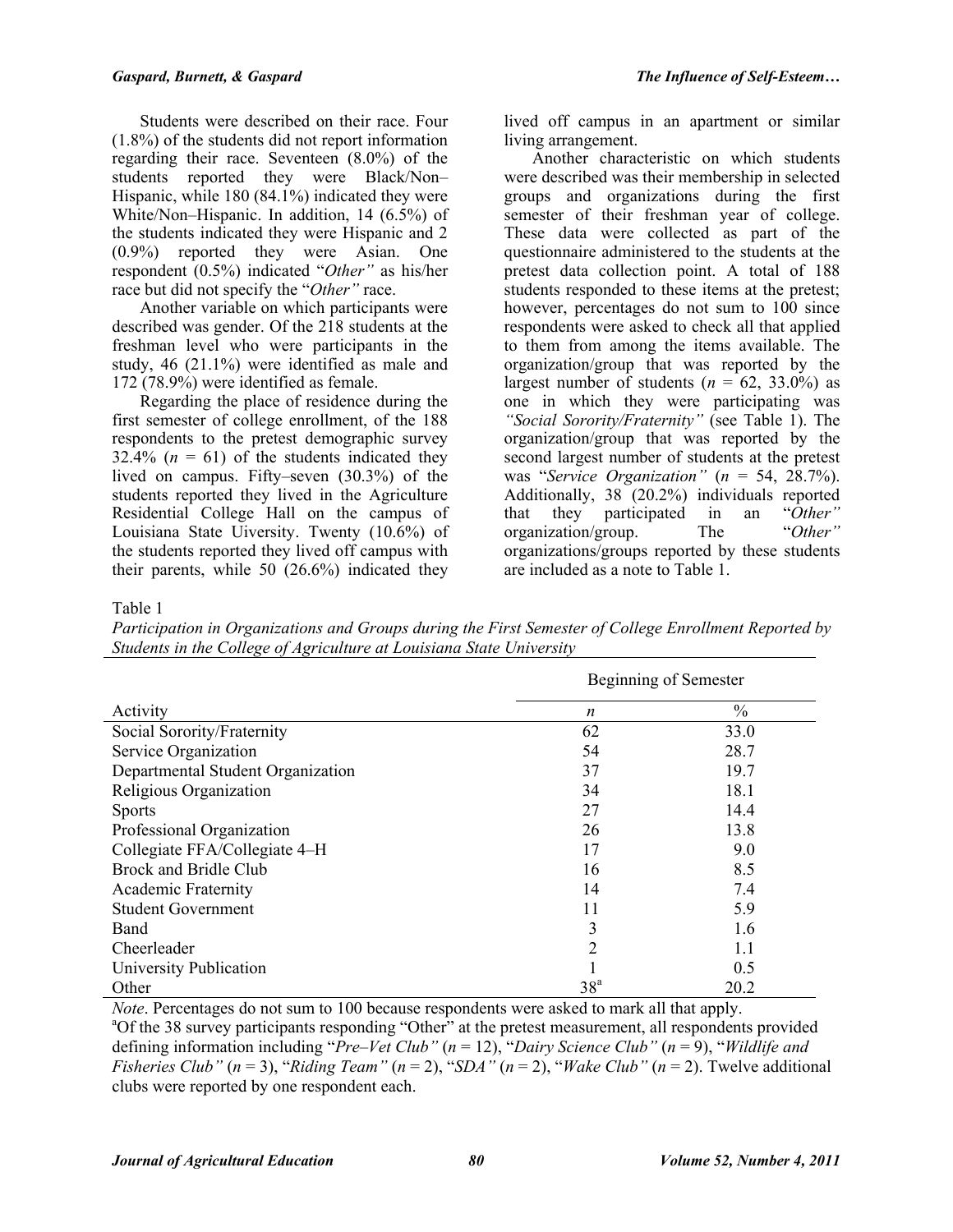#### *Objective Two*

Objective two of the study was to determine the self–esteem of students at the freshman level as measured by the Adult Form of the Coopersmith Inventory. The Adult Form of the Coopersmith Inventory was administered as a pretest measurement at the beginning of the first semester of college enrollment. The total self– esteem score is reported by totaling correct responses and multiplying them by four. The term "*self–esteem"* does not appear on the form (Coopersmith, 1987, p. 7). The omission was intentional in an effort to prevent biased

responses. The Cronbach's Alpha reliability coefficient for the self–esteem instrument at the pretest measurement was  $\alpha = .79$ . The mean score for self–esteem at the beginning of the semester was 70.43 (*SD* = 17.64). The highest value recorded was 96.0 and the lowest value was 24.0. The largest number of students  $(n =$ 57, 30.3%) had self–esteem scores within the range of 71 to 80. Eighteen (9.6%) students had scores that were 91 or above. Complete results regarding self–esteem scores are presented in Table 2.

### Table 2

*Pretest Self–Esteem Scores of First Semester Freshman Students in the College of Agriculture at Louisiana State University*

| Pretest Score <sup>a</sup> | n   | $\%$  | Normative Category |
|----------------------------|-----|-------|--------------------|
| 91 or more                 | 18  | 9.6   | High               |
| $81 - 90$                  | 37  | 19.7  | High               |
| $71 - 80$                  | 57  | 30.3  | Medium             |
| $61 - 70$                  | 23  | 12.2  | Medium             |
| $51 - 60$                  | 24  | 12.8  | Low                |
| $41 - 50$                  | 14  | 7.4   | Low                |
| $31 - 40$                  | 9   | 4.8   | Low                |
| 30 or less                 | 6   | 3.2   | Low                |
| Total                      | 188 | 100.0 |                    |

<sup>a</sup>The mean pretest score was  $70.43$  (*SD* = 17.64). Self–esteem scores ranged from 24 to 96.

## *Objective Three*

Another objective of the study was to describe students at the freshman level on academic achievement as measured by first semester grade point averages. Three of the 218 students had missing information regarding grade point averages at the end of the first semester of college. The first semester grade point averages ranged from 0.0 to 4.0, with the mean grade point average being 2.71 (*SD* = 0.80).

## *Objective Four*

Objective four of the study was to determine if a model existed explaining a significant portion of the variability in academic achievement, as measured by the first semester grade point average, among students at the freshman level from the following: (a) Self– esteem at the beginning of the semester; (b) Race; (c) Gender; (d) Place of residence during

the first semester of college; and (e) Whether or not the student held membership in selected groups and organizations during the first semester of college.

In order to accomplish the objective the researchers used multiple regression analysis. In conducting the multiple regression analysis, the dependent variable was academic achievement as measured by the first semester grade point average. The independent variables included the self–esteem pretest score which was measured as a continuous variable on an interval scale. The other independent variables included race, place of residence during the first semester of college, and whether or not the student held membership in selected groups and organizations during the first semester of college enrollment. These independent variables were categorical in nature and had to be restructured as dichotomous variables in preparation for entry into the analysis. Gender was also a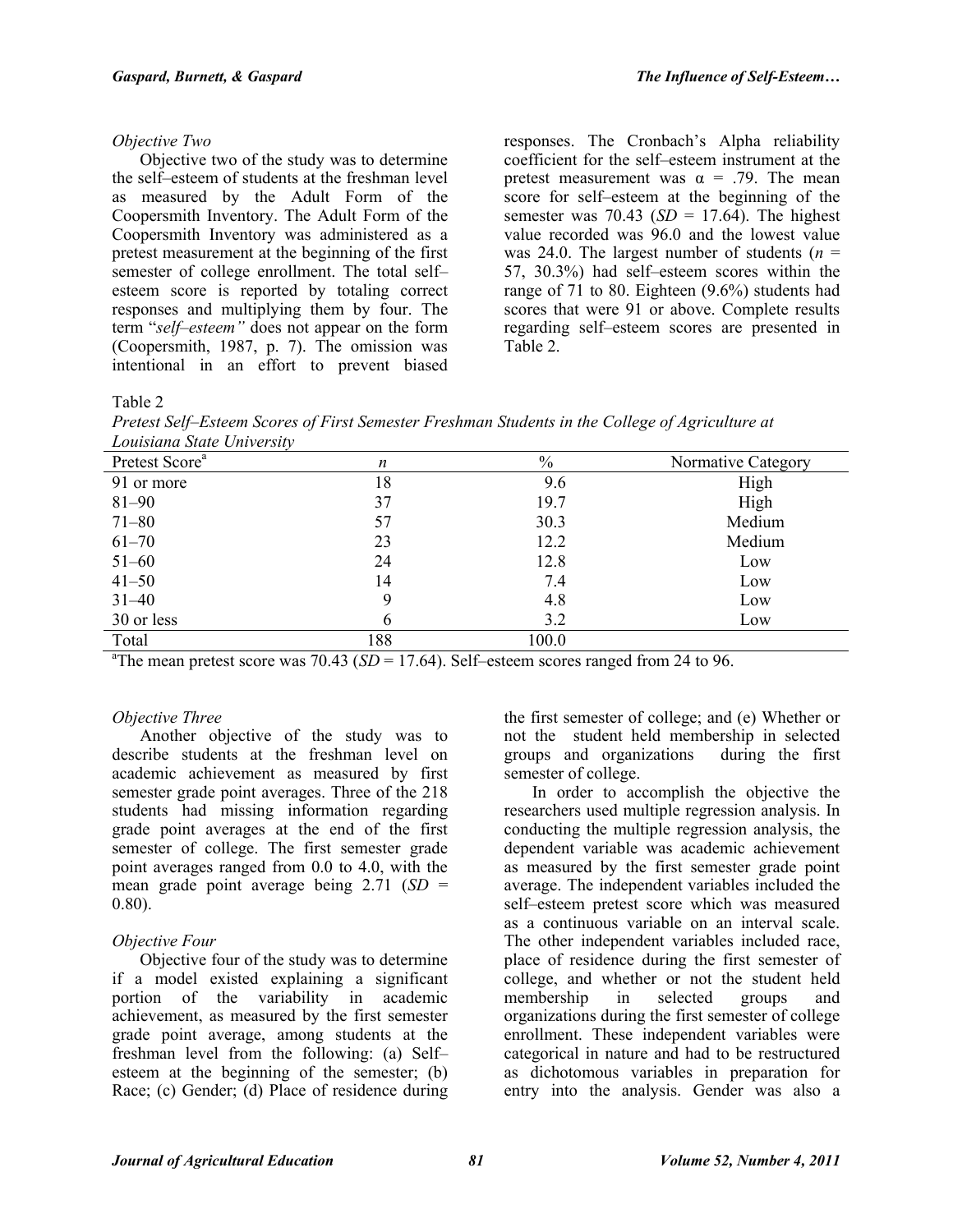categorical variable. However, since its natural occurrence is a dichotomy, it did not have to be restructured. Stepwise entry of variables was used due to the exploratory nature of the study. Variables that increased the explained variance by one percent or more were entered into the regression equation as long as the overall equation remained significant.

The categorical variable whether or not the student held membership in selected groups and organizations during the first semester of college enrollment was measured in 14 response categories. Of these 14 response categories, the three categories band, cheerleader, and university publication did not have adequate frequencies to include as a variable of investigation. In addition, the "*Other"* response was not included since the variety of responses created a variable with little continuity. The categorical response "*Departmental Student Organization"* was restructured to a dichotomous variable "*Member of a Departmental Student Organization"* or "*Not a Member of a Departmental Student Organization."* The dichotomous variable was then entered into the regression analysis as an independent variable. Similarly, the response "*Service Organization*," a response to the categorical variable regarding membership in organizations, was restructured as having membership in a service organization or not having membership in a service organization. Established as such it was used for entry into the analysis. Ten of the 14 categories that had 10 or more responses were restructured in this manner.

Finally, the categorical variable "*Place of Residence during the First Semester of College Enrollment"* which included four response categories was prepared for entry into the analysis. Again, each of the four response categories was established as a separate dichotomous variable.

For descriptive purposes, the bivariate correlations between the demographic characteristics used as independent variables and the academic achievement of students in the College of Agriculture at Louisiana State

University during the first semester of college enrollment were explained. Three variables were found to be significantly correlated with academic achievement. The variable with the highest correlation was "*Departmental Student Organization"* (*r* = .20, *p* = .003). "*Service Organization"* ( $r = .18$ ,  $p = .008$ ) and "*Sports*"  $(r = -14, p = .030)$  were also significantly correlated with academic achievement. Each independent variable was assessed for multicollinearity with other independent variables. No cases of excess multicollinearity were found in the data.

Table 3 presents the results of the multiple regression analysis utilizing academic achievement as the dependent variable. The variable which entered the regression model first was "*Departmental Student Organization*." Considered alone, this variable explained 3.9% of the variance in academic achievement of students in the College of Agriculture during the first semester of college enrollment.

Three additional variables explained an additional 3.8% of the variance in academic achievement. Those variables were "*Service Organization*," "*Sports*," and "*Pretest Self– Esteem Score*." The four variables which entered into the regression model explained 7.7% of the variance in academic achievement of students in the College of Agriculture at Louisiana State University during the first semester of college enrollment (See Table 3). The nature of the influence of the variables that entered the model was such that students who held membership in departmental student organizations tended to have higher grade point averages during the first semester of college enrollment. In addition, students who responded that they were members of service organizations and students with higher self–esteem scores at the pretest measurement also tended to have higher grade point averages during the first semester of college enrollment. Participation in sports, however, had a negative influence on academic achievement. The nature of the influence was such that students who participated in sports tended to have lower grade point averages.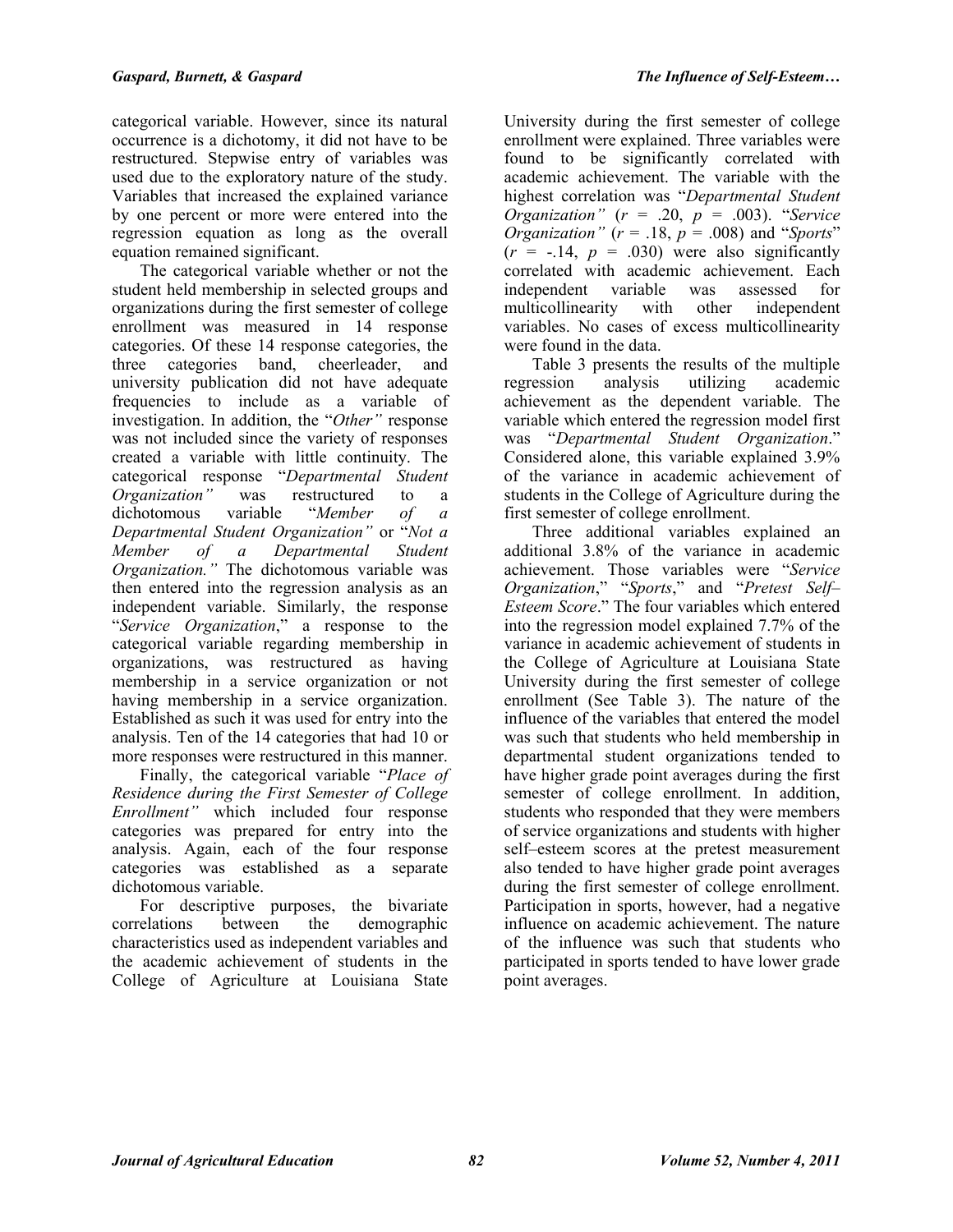#### Table 3

*Multiple Regression Analysis of Academic Achievement as Measured by First Semester Grade Point Average and Selected Demographic Characteristics of Freshman Students in the College of Agriculture at Louisiana State University* 

| <b>ANOVA</b>        |     |       |            |      |  |  |
|---------------------|-----|-------|------------|------|--|--|
| Source of Variation | df  | МS    | $F$ -ratio |      |  |  |
| Regression          | 4   | 2.100 | 3.782      | .006 |  |  |
| Residual            | 181 | .555  |            |      |  |  |
| Total               | 185 |       |            |      |  |  |

| Model Summary        |      |            |        |        |     |     |          |         |
|----------------------|------|------------|--------|--------|-----|-----|----------|---------|
|                      | R    | $R^2$      |        |        | df1 | df2 | Sig. $F$ |         |
| Model                |      | Cumulative | Change | Change |     |     | Change   |         |
| Departmental Student | 197  | .039       | .039   | 7.463  |     | 184 | .007     | .156    |
| Organization         |      |            |        |        |     |     |          |         |
| Service Organization | .239 | .057       | .018   | 3.547  |     | 183 | .061     | .123    |
| <b>Sports</b>        | .261 | .068       | .011   | 2.122  |     | 182 | .147     | $-.116$ |
| Self-Esteem          | .278 | .077       | .009   | .767   |     | 181 | .185     | .096    |

#### **Conclusions and Recommendations**

Based on the findings of the study, the researchers present the following conclusions and recommendations.

## *Conclusion One*

Freshman students in the College of Agriculture had a moderate level of self–esteem.

This conclusion is consistent with the findings of Gaspard and Burnett (1991) when they studied the influence of self–esteem on academic achievement of ninth grade students in a rural high school. In their study the School Form of the Coopersmith Inventory was used. This instrument consisted of the subscales General self–esteem, Social–peers, Home– parents, and School–achievement. The largest group of students in the study had scores of moderate levels on all subscales of the instrument (General self–esteem–43.9%; Social– peers–46.9%; Home–parents–45.4%; School– achievement–50%; and Total–48.4%).

## *Conclusion Two*

Participation in extracurricular activities had an influence on academic achievement of college freshmen.

This conclusion is consistent with the findings of Bettencourt, Charlton, Eubanks,

Kernahan, and Fuller (1999) in which results of their study led them to suggest academic practitioners should recognize the capacity of group memberships to positively influence adjustment in the college context. This conclusion also follows the intent of Ball et al. (2001) who were interested in studying the influence of the involvement in the agricultural youth organizations 4–H and FFA on academic performance and retention of freshmen in the college of agriculture at the university involved in their research. The researchers determined participation in the agricultural youth organizations at the secondary level positively influenced academic achievement of freshman students. In addition, participation in agricultural youth organizations was found to have a significant association with retention for the sophomore year (Ball et al., 2001). These findings have implications regarding the present study of freshman students in the College of Agriculture. The researchers recommend that the College of Agriculture at Louisiana State University further investigate participation in agricultural student organizations on campus. Students could be surveyed to determine their extent of involvement in these organizations, including their goals for participation. Data gathered in such a study could be used by faculty advisors in further expansion of the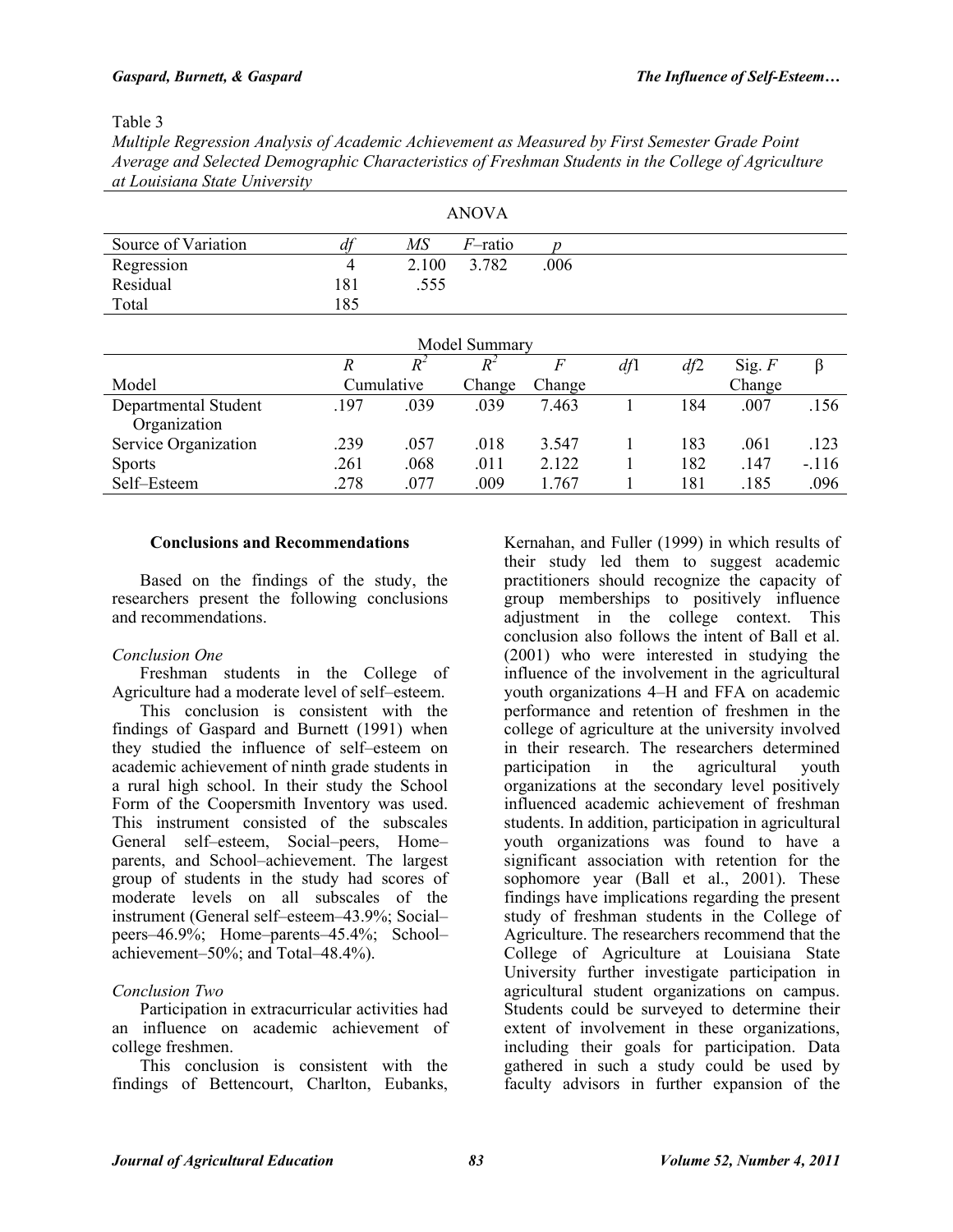programs and in developing the future vision and goals for the organizations.

The low degree of influence of self–esteem on achievement evidenced in the regression model  $(R^2 \text{ Change} = .009)$  and the lack of a significant correlation between self–esteem and academic achievement raise further implications regarding instrumentation and its use in the measurement of the variable self–esteem. The measurement of self–esteem with the use of the Adult Form of the Coopersmith Inventory used in the present study for individuals 16 years and above is a more global measurement. The Student Form of the Coopersmith Inventory is used with students 15 years and under and has subscales for the measurement of self–attitudes in the areas of personal interests, peers, parents, and school (Coopersmith, 1987). The researchers recommend the development of an instrument to measure self–attitudes regarding constructs specific to the college student. This instrument would serve the function of measuring self–esteem for this intermittent stage in the lives of many young people. It would measure self–esteem as it relates to those aspects of the college years which involve work, additional family responsibilities, and other experiences which become paramount to individuals in this setting. Other instruments have been used in the college setting. One such instrument, the Contingencies of Self–Worth Scale (CSW–65), measures the contingencies or criteria on which individuals base their worthiness (Crocker, 2002). Some of the contingencies measured are internal, while

others are external and require validation from others. The instrument has been used to measure the pursuit of self–esteem rather than the level of self–esteem. The researchers recommend the development of an instrument that would include subscales that address the measurement of the level of self–esteem and its influence on variables in various domains of daily activities of college students including academics, social activities, and personal responsibilities such as work and family.

These findings also lead the researchers to recommend that the College of Agriculture at Louisiana State University and all colleges of agriculture further study those variables which do impact academic achievement. A qualitative study could be conducted in which personal interviews of first semester freshmen would be used to gather information regarding students' perceptions of and attitudes toward existing programs which facilitate adjustment to the college environment. Academic counselors could benefit from findings of such studies as they advise students regarding semester courses and plan and implement academic tutoring for those students in need of additional instructional opportunities and assistance. Such information as the student's involvement in work–related activities could be used in scheduling academic tutoring. Information could also be used in the development of mentoring programs involving upper class students as mentors and tutors within the College of Agriculture.

## **References**

- Ball, A. L., Garton, B. L., & Dyer, J. E. (2001). The influence of learning communities and 4–H/FFA participation on college of agriculture students' academic performance and retention. *Journal of Agricultural Education, 42*(4), 54–62. doi: [10.5032/jae.2001.04054](http://dx.doi.org/10.5032/jae.2001.04054)
- Bettencourt, B. A., Charlton, K., Eubanks, J., Kernahan, C., & Fuller, B. (1999). Development of collective self–esteem among students: Predicting adjustment to college. *Basic and Applied Social Psychology, 21*(3), 213–222.
- Broido, E. M. (2004). Understanding diversity in millennial students. *New Directions for Student Services, 106,* 73–85.
- Brown, B. B., & Lohr, M. J. (1987). Peer group affiliation and adolescent self–esteem: An integration of ego identity and symbolic interaction theories. *Journal of Personality and Social Psychology, 52*(1), 47–55.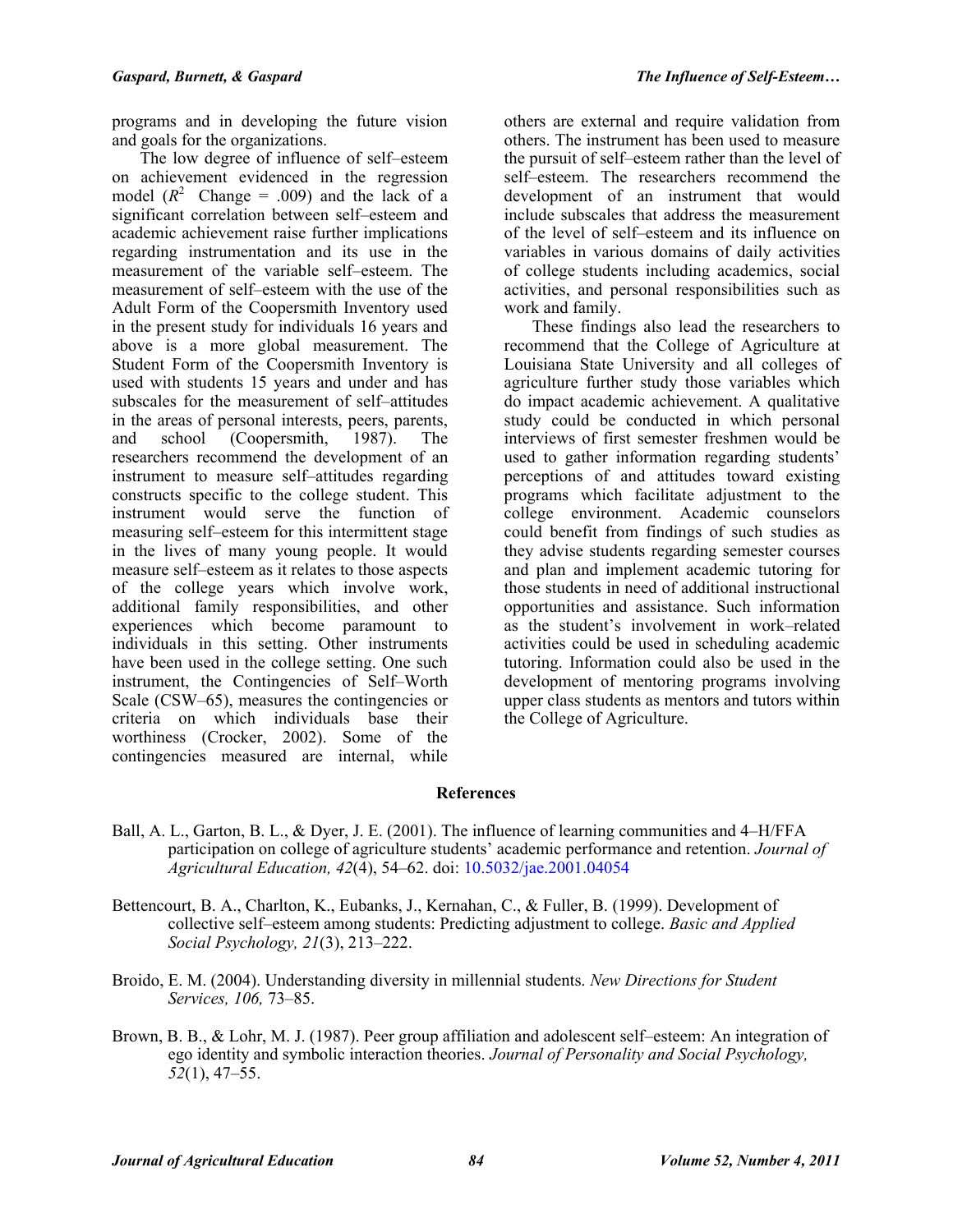- Brown, J. D., & Marshall, M. A. (2006). The faces of self–esteem. In M. H. Kernis (Ed.), *Self–esteem issues and answers: A sourcebook of current perspectives* (pp. 4–9). New York, NY: Psychology Press.
- Coopersmith, S. (1981). *The antecedents of self–esteem.* Palo Alto, CA: Consulting Psychologists Press, Inc.
- Coopersmith, S. (1987). *SEI: Self–esteem inventories*. Palo Alto, CA: Consulting Psychologists Press, Inc.
- Crocker, A. C., & Cheeseman, R. G. (1988). The ability of young children to rank themselves for academic ability. *Educational Studies, 14* (1), 105–110.
- Crocker, J. (2002). The costs of seeking self–esteem. *Journal of Social Issues, 58*(3), 597–615.
- Crocker, J., Luhtanen, R., Blaine, B., & Broadnax, S. (1994). Collective self–esteem and psychological well–being among white, black, and Asian college students. *Personality and Social Psychology Bulletin,* 20 (5), 503–513. doi: [10.1177/0146167294205007](http://dx.doi.org/10.1177/0146167294205007)
- Egan, T. (1991, January 9). Apple growers bruised and bitter after alar scare. *The New York Times.* Retrieved from http://query.nytimes.com/gst/fullpage.html?res=9DOCE7DB163BF93AA35754 C0A9679
- Facts about American Agriculture. (n. d.). Utah Agricultural Education Home Page. Retrieved from http://www.usoe.k12.ut.us/ate/Ag/agr/facts.html
- Fleming, J. S., & Courtney, B. E. (1984). The dimensionality of self–esteem: II. Hierarchical facet model for revised measurement scales. *Journal of Personality and Social Psychology, 46*(2), 404–421.
- Gaspard, M. R., & Burnett, M. F. (1991). The relationship between self–esteem and academic achievement of rural ninth grade students. *Journal of Rural and Small Schools, 4*(3), 2–9.
- Hall, G. S. (1924). *Adolescence: Its psychology and its relations to physiology, anthropology, sociology, sex, crime, religion and education* (Vol. 1). New York, NY: D. Appleton and Company.
- James, W. (1890). *The principles of psychology.* New York, NY: Henry Hall and Company.
- Mayer, A., & Mayer, J. (1974). Agriculture, the island empire. *DAEDALUS Journal of the Academy of Arts and Sciences, 103*(30), 83–95.
- Mcdowell, G. R. (2003). Engaged universities: Lessons from the land–grant universities and extension. *The ANNALS of the American Academy of Political and Social Science, 585, 31–50. doi:* [10.1177/0002716202238565](http://dx.doi.org/10.1177/0002716202238565)
- Mead, G. H. (1934). *Mind, self, and society.* Chicago, IL: University of Chicago Press.
- *Mental Measurements Yearbook.* Coopersmith self–esteem inventories (n.d.). Retrieved from http://web.ebcohost.com.libezp.lib.lsu/ehost/detail?vid=3&hid=104&sid=1043e01c-4
- Pascarella, E., & Terenzini, P. T. (1980). Student–faculty and student–peer relationships as mediators of the structural effects of undergraduate residence arrangement. *Journal of Educational Research, 73*(6), 344–353.